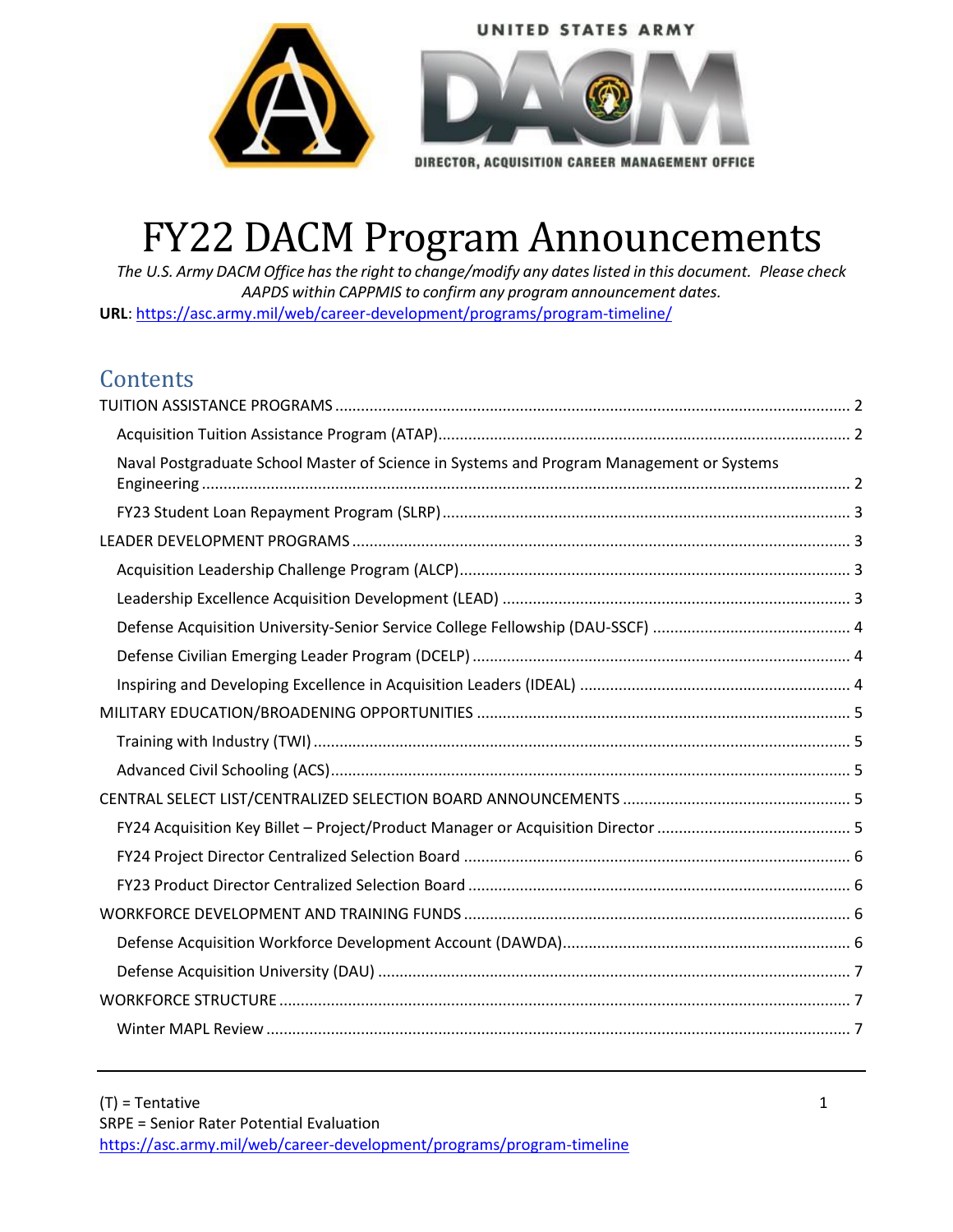



DIRECTOR, ACQUISITION CAREER MANAGEMENT OFFICE

# <span id="page-1-0"></span>**TUITION ASSISTANCE PROGRAMS**

# <span id="page-1-1"></span>**Acquisition Tuition Assistance Program (ATAP)**

*Description:* The ATAP provides tuition assistance, including laboratory and technology fees (not to exceed established funding limits) to eligible Army Acquisition Workforce (AAW) members who are pursuing business hours towards bachelors' or masters' degrees. 1100 Contracting series positions and similar military positions can also pursue bachelors' degrees in their current Contracting Functional Area without having met their certification level required for their current 1100 Contracting series position.

*Eligibility:* Eligible AAW members include the following: 1. Permanent AAW civilians who meet their certification level required in their current functional areas 2. Contracting series positions and similar military positions who have not met their certification level required for their current Contracting series position. *Website*:

<https://asc.army.mil/web/career-development/programs/acquisition-tuition-assistance-program/> *Timing:* 

## **FY23 Announcement**

*Announcement Opening:* June 6, 2022 *Announcement Closing:* July 16, 2022 *Program Start Date:* Oct. 1, 2022

# <span id="page-1-2"></span>**Naval Postgraduate School Master of Science in Systems and Program Management or Systems Engineering**

*Description***: NPS‐MSSPM** is an interdisciplinary program combining systems engineering with program management knowledge and skills. Intended to broaden the technical capabilities of acquisition workforce members with non-technical backgrounds so that they can successfully manage and lead programs or projects in support of the defense acquisition system. Students learn the systems engineering process from establishing system requirements through test and evaluation; how to manage, schedule and budget programs and work with Department of Defense suppliers through contracts to meet program obligations.

*Description***: NPS‐MSSE** is designed to solve a wide range of systems engineering and integration challenges by providing the technological tools relevant to better meet the needs of the customer. *Eligibility*: Civilian Acquisition Workforce (both programs) GS‐11 – GS‐15 or equivalent *Website*: [https://asc.army.mil/web/career-development/programs/naval-postgraduate-school-master](https://asc.army.mil/web/career-development/programs/naval-postgraduate-school-master-of-science-in-program-management/)[of-science-in-program-management/](https://asc.army.mil/web/career-development/programs/naval-postgraduate-school-master-of-science-in-program-management/)

## *Timing:*

*Announcement Opening*: May 9, 2022 *Announcement Closing*: June 24, 2022 *Program Start Date:* Sept. 26, 2022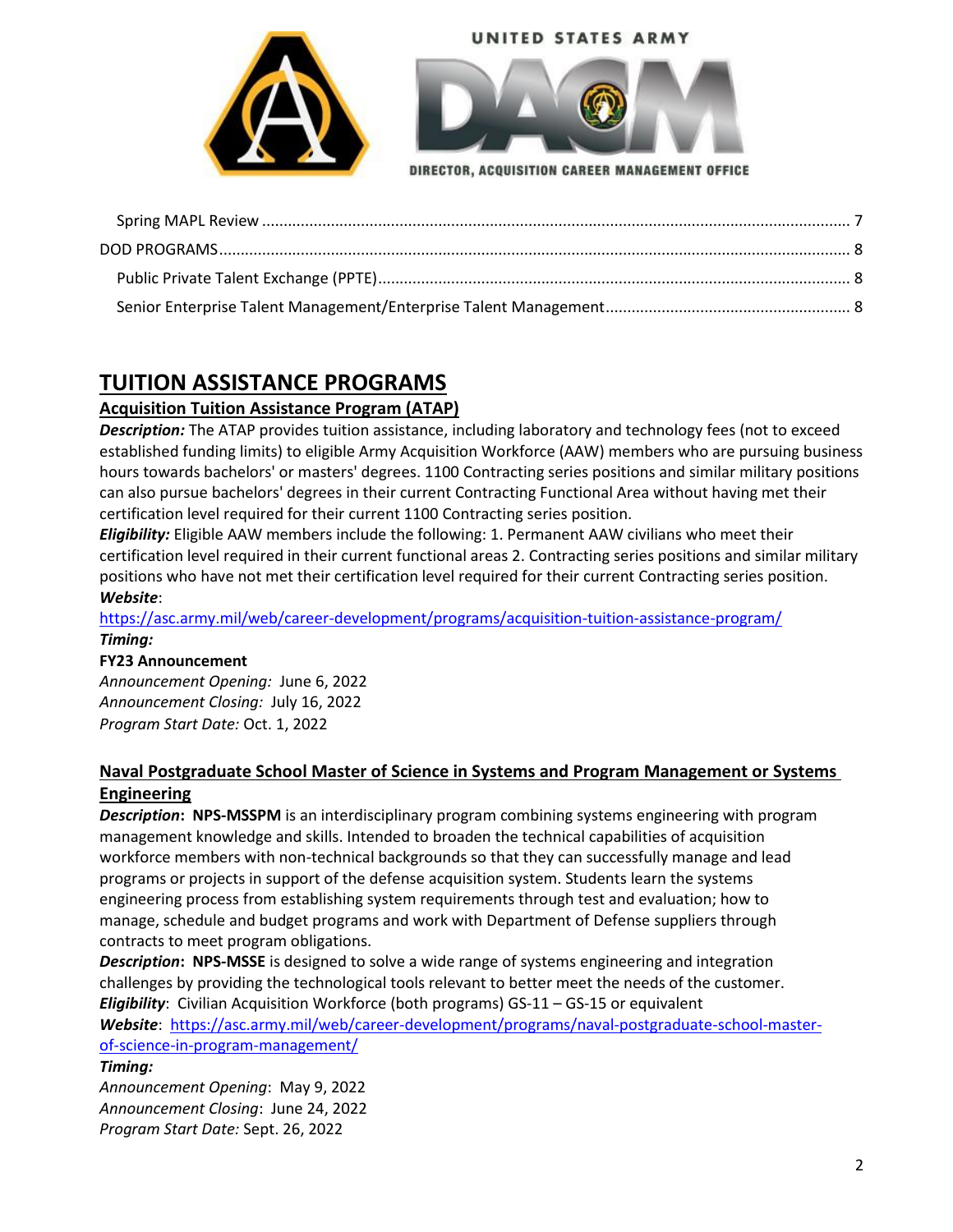



DIRECTOR, ACQUISITION CAREER MANAGEMENT OFFICE

#### *SRPE Required*

## <span id="page-2-0"></span>**FY23 Student Loan Repayment Program (SLRP)**

*Description***:** The SLRP is a retention incentive for civilian Army Acquisition Workforce (AAW) members with critical acquisition skills serving in a permanent or term appointment with at least 3 years remaining on the term appointment. The program is designed to repay federally insured student loans of the civilian AAW members and their children (if the AAW member is a co-signer on the federal insured student loan), in exchange to remain within the Department of the Army, Acquisition position for 3 years upon selection. *Eligibility*: Civilian Acquisition Workforce (Any GS Level or equivalent), permanent and term eligible with at least 3 years remaining on the term appointment from the time of application submission.

*Website*: <https://asc.army.mil/web/career-development/programs/student-loan-repayment-program/> *Timing:* 

*Announcement Opening*: Oct. 2022 *Announcement Closing*: Nov. 2022 *Applicant Selection Notifications*: December 2022

# <span id="page-2-1"></span>**LEADER DEVELOPMENT PROGRAMS**

## <span id="page-2-2"></span>**Acquisition Leadership Challenge Program (ALCP)**

*Description***:** ALCP is a leadership development seminar, offered at four different levels, is designed to establish a foundation of self‐awareness and to assist in overall leadership and diversity development within organizations.

*Eligibility*: Civilian/Military Acquisition Workforce

ALCPB = GS‐07 – GS‐11 or equivalent

ALCPI = GS‐12/13 or equivalent, Captains, Majors, Staff Sergeants and Sergeants First Class

ALCPII = GS‐14/15 or equivalent, Colonels, Lieutenant Colonels, First Sergeants and Master Sergeants ALCPIII = GS-14/15 or equivalent and SES, General Officers, Colonels, Lieutenant Colonels, Command Sergeants Major, Sergeants Major, First Sergeants and Master Sergeants that have taken ALCPI or II *Website*: <https://asc.army.mil/web/career-development/programs/acquisition-leadership-challenge-program/> *Timing:* 

## **1 st Quarter FY23**

*Announcement Opening:* July 1, 2022 *Announcement Closing:* July 31, 2022

## <span id="page-2-3"></span>**Leadership Excellence Acquisition Development (LEAD)**

*Description*: LEAD is a 24-30 month developmental program offering a series of education, leader development training and broadening assignments.

*Eligibility*: GS‐13, high performing GS‐12, or broadband equivalent; DAWIA certified in current position; certified at Level III in at least one Acquisition Career Field.

*Website*: [https://asc.army.mil/web/career-development/programs/competitive-development-group-army](https://asc.army.mil/web/career-development/programs/competitive-development-group-army-acquisition-fellowship/)[acquisition-fellowship/](https://asc.army.mil/web/career-development/programs/competitive-development-group-army-acquisition-fellowship/)

*Timing:*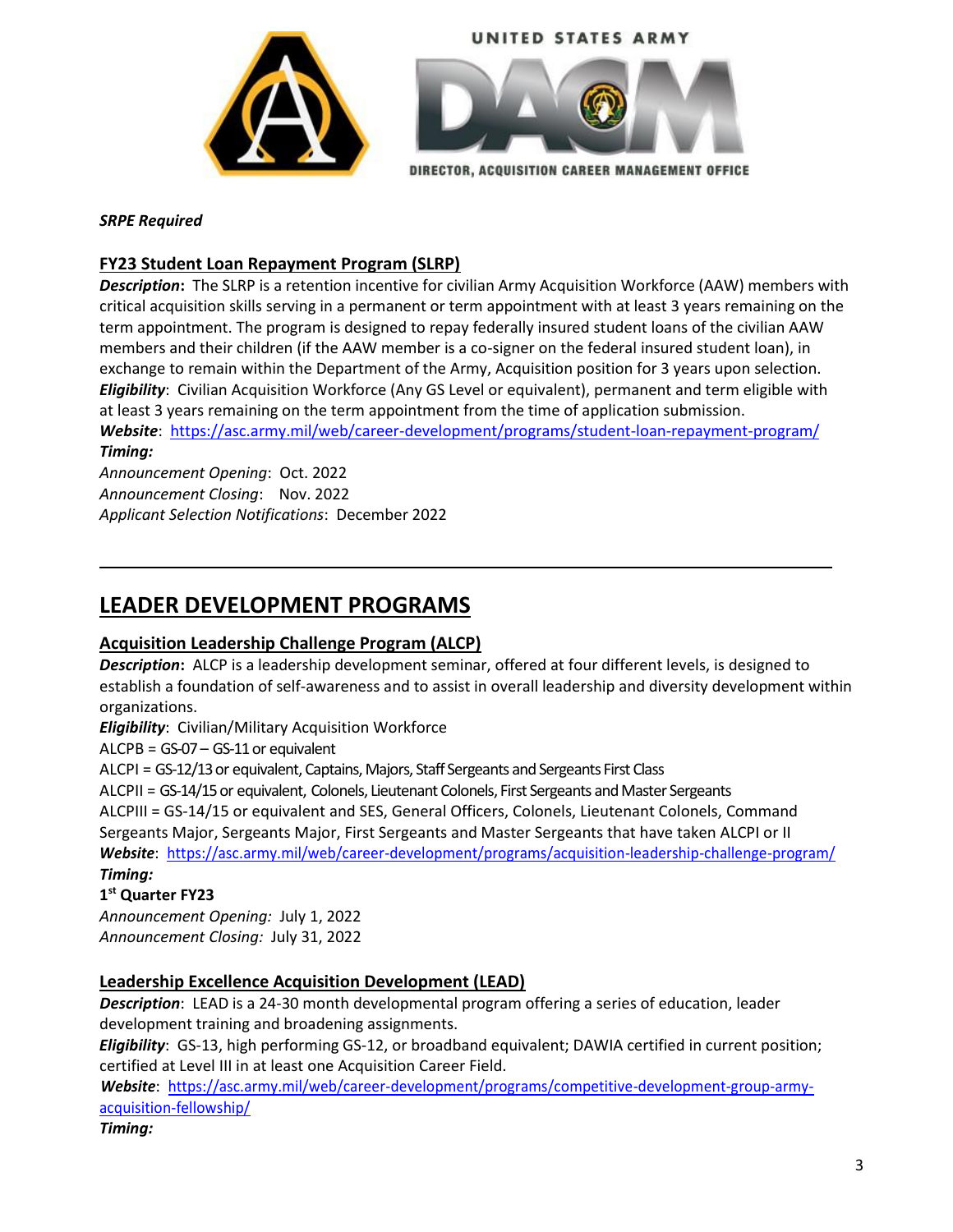



DIRECTOR, ACQUISITION CAREER MANAGEMENT OFFICE

*Announcement Opening:* Oct. 18, 2021 *Announcement Closing:* Dec. 3, 2021 *Program Start:* March/April 2022 (T) *SRPE Required*

## <span id="page-3-0"></span>**Defense Acquisition University‐Senior Service College Fellowship (DAU‐SSCF)**

*Description*: DAU-SSCF is a 10-month leadership/educational opportunity conducted at Huntsville, AL; Picatinny Arsenal, NJ; and a virtual seminar. Prepares senior level civilians for key leadership roles. *Eligibility*: GS‐14/15 or broadband equivalent; Acquisition Corps member; DAWIA Level III in current position; CES Advanced; Secret clearance.

*Website:* [https://asc.army.mil/web/career-development/programs/defense-acquisition-university-senior](https://asc.army.mil/web/career-development/programs/defense-acquisition-university-senior-service-college/)[service-college/](https://asc.army.mil/web/career-development/programs/defense-acquisition-university-senior-service-college/)

#### *Timing:*

*Announcement Opening*: Nov. 2, 2021 *Announcement Closing*: Jan. 4, 2021 *Program Start*: Late July 2022 *SRPE Required*

## <span id="page-3-1"></span>**Defense Civilian Emerging Leader Program (DCELP)**

*Description*: DCELP is a leadership development program spanning approximately four months during which participant attends four, one-week resident sessions.

*Eligibility*: GS-07 through GS-12 or broadband equivalent. Served 3 years in DA Civilian Permanent position(s). Defense Acquisition Workforce Improvement Act (DAWIA) certified in current acquisition position or within the certification grace period. Completion of CES course, Basic or Intermediate, depending on grade.

*Website*: <https://asc.army.mil/web/career-development/dcelp> *Timing:*  Announcement Opening: March 1, 2022 Announcement Closing: May 24, 2022

Program Start: March 2023

# <span id="page-3-2"></span>**Inspiring and Developing Excellence in Acquisition Leaders (IDEAL)**

*Description:* IDEAL is a leader development program for mid-career AAW members with leadership and supervisory potential. Three one-week sessions over a period of approximately five months. *Eligibility:* GS-12/13 or broadband equivalent. Permanent DA Civilian Acquisition Workforce member. Defense Acquisition Workforce Improvement Act (DAWIA) certified in current acquisition position or within the certification grace period. For FY24, Acquisition Leadership Challenge Program-1 (ALCP-1) prerequisite.

*Website:* [https://asc.army.mil/web/career-development/programs/inspiring-and-developing](https://asc.army.mil/web/career-development/programs/inspiring-and-developing-excellence-in-acquisition-leaders-ideal/)[excellence-in-acquisition-leaders-ideal/](https://asc.army.mil/web/career-development/programs/inspiring-and-developing-excellence-in-acquisition-leaders-ideal/)

## *Timing:*

*Announcement Openin*g: June 1, 2022 *Announcement Closing:* Aug. 3, 2022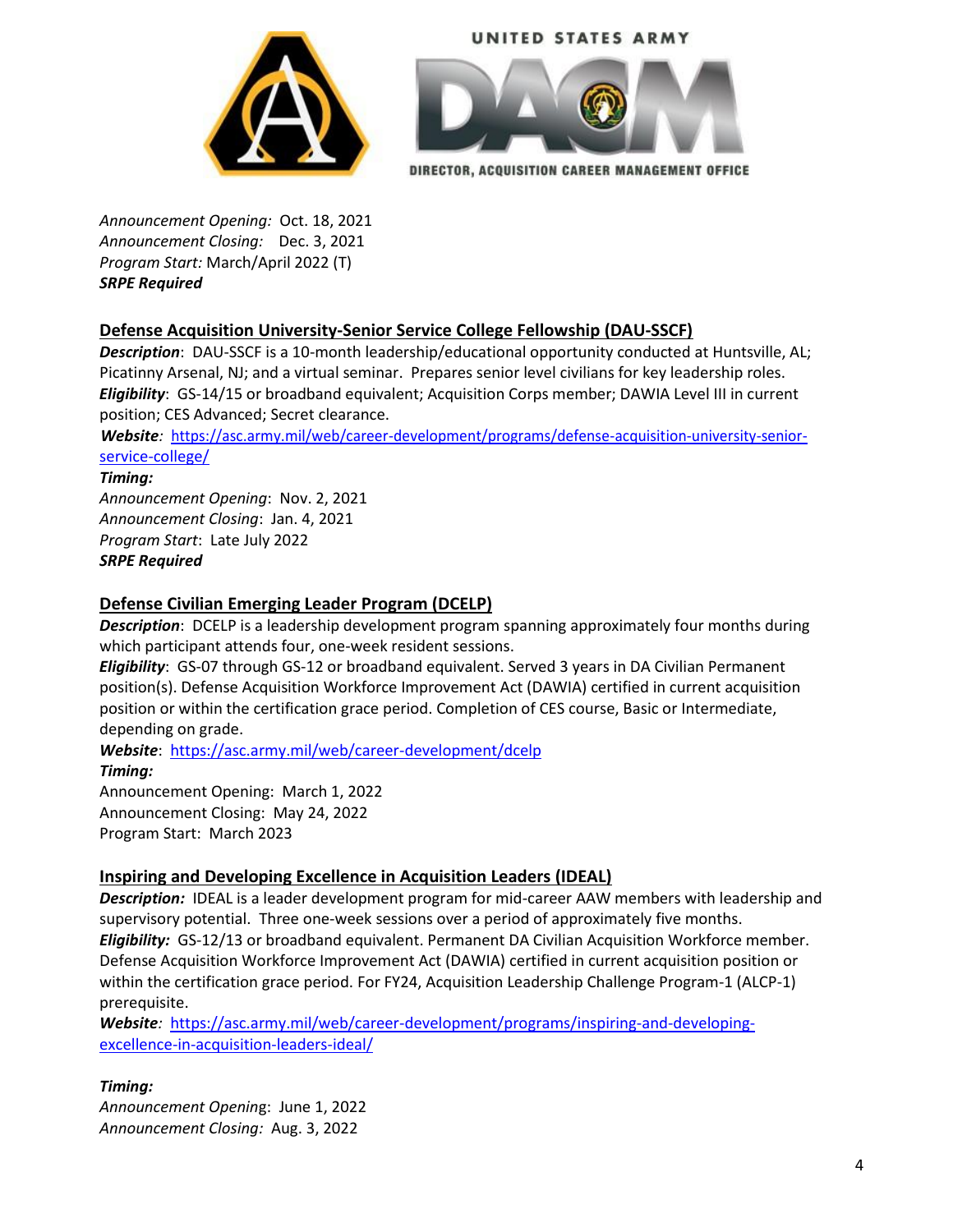





DIRECTOR, ACQUISITION CAREER MANAGEMENT OFFICE

Program Start: TBD *SRPE Required*

# <span id="page-4-0"></span>**MILITARY EDUCATION/BROADENING OPPORTUNITIES**

# <span id="page-4-1"></span>**Training with Industry (TWI)**

*Description***:** TWI is a one-year work experience program that provides extensive exposure to managerial techniques and industrial procedures within corporate America to competitively selected officers. *Eligibility***:** Majors and Lieutenant Colonels.

*Website*:<https://asc.army.mil/web/career-development/programs/aac-training-with-industry/>

*Announcement Opening*: June 3, 2022 *Announcement Closing*: Aug. 5, 2022 *Program Start:* May-August 2023 (T)

# <span id="page-4-2"></span>**Advanced Civil Schooling (ACS)**

*Description:* ACS provides an opportunity to pursue advanced degree at a civilian university on a full‐time, fully‐funded basis.

*Eligibility*: Army Acquisition Officers and NCOs.

*Website*: <https://asc.army.mil/web/career-development/programs/advanced-civil-schooling/> *Timing:* 

# **ACS 23-01 Panel (Winter Moving Cycle)**

*Announcement Opening*: Dec. 6, 2021 *Announcement Closing:* Feb. 16, 2022 *Program Start:* Oct. 1, 2022 to March 30, 2023

# **ACS 23**-**02 Officers (Summer Moving Cycle)**

*Announcement Opening:* June 3, 2022 *Announcement Closing:* Aug. 5, 2022 *Program Start:* April 1, 2023 to Sep. 30, 2023

# <span id="page-4-3"></span>**CENTRAL SELECT LIST/CENTRALIZED SELECTION BOARD ANNOUNCEMENTS**

# <span id="page-4-4"></span>**FY24 Acquisition Key Billet – Project/Product Manager or Acquisition Director**

Description: Centralized Selection List process selects the best-qualified individuals (COL/GS-15 and LTC/GS‐14) for specifically identified acquisition command and acquisition key billet positions. *Eligibility:*

For COL/GS‐15 – Acquisition Corps member; eligible for promotion/lateral to GS‐15 or equivalent broadband; DAWIA Level III certified in Program Management or Contracting, depending on position. For LTC/GS‐14 – Acquisition Corps member; eligible for promotion/lateral to GS‐14 or equivalent broadband; DAWIA Level II certified in Program Management or Contracting, depending on position. *Website*:<https://asc.army.mil/web/centralized-selection-list>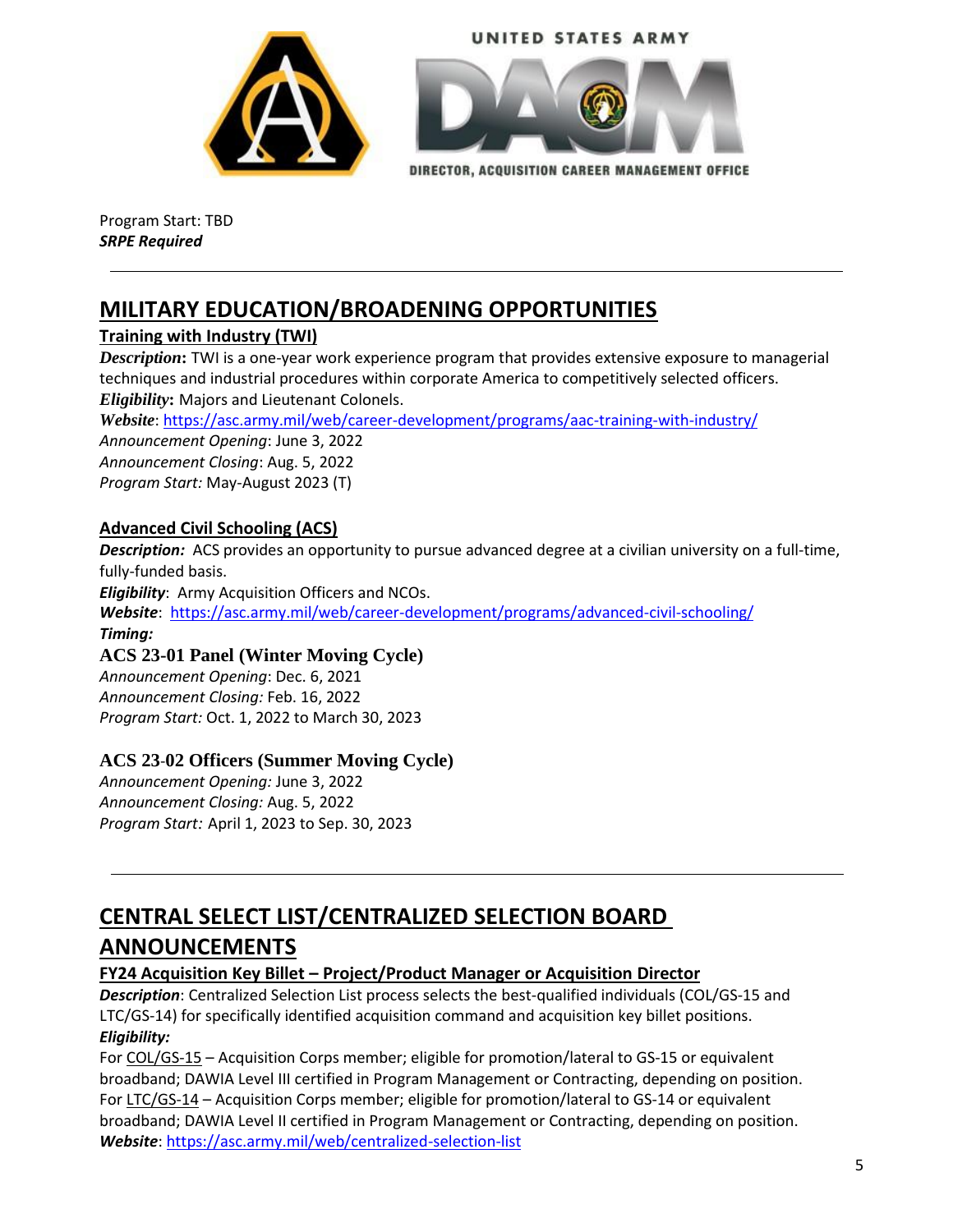



DIRECTOR, ACQUISITION CAREER MANAGEMENT OFFICE

*Timing: FY24 Project Manager | FY24 Product Manager Announcement Opening:* Feb. 21, 2022 *Announcement Closing*: April 22, 2022 *Board Date:* June 6-10, 2022 *SRPE Required*

## <span id="page-5-0"></span>**FY24 Project Director Centralized Selection Board**

*Description*: Opportunity to compete for a centrally selected Product Director position within one of the Army's Program Executive Offices. *Eligibility*: GS‐15 or broadband equivalent, Acquisition Corps member, at least DAWIA Level III certified in Program Management.

*Website*: <https://asc.army.mil/web/career-development/prod-dir>

*Timing: Announcement Opening*: May 1, 2022 (T) *Announcement Closing*: May 27, 2022 (T) *Board Date*: June 7-10, 2022 *SRPE Required*

# <span id="page-5-1"></span>**FY23 Product Director Centralized Selection Board**

*Description*: Opportunity to compete for a centrally selected Project Director position within one of the Army's Program Executive Offices.

*Eligibility*: GS‐14 or broadband equivalent, Acquisition Corps member, DAWIA Level III certified in Program Management.

*Website*: <https://asc.army.mil/web/career-development/prod-dir>

*Timing:* 

*Announcement Opening*: May 1, 2022 (T) *Announcement Closing*: May 27, 2022 (T) *Board Dates*: June 7-10, 2022 *SRPE Required*

# <span id="page-5-2"></span>**WORKFORCE DEVELOPMENT AND TRAINING FUNDS**

# <span id="page-5-3"></span>**Defense Acquisition Workforce Development Account (DAWDA)**

*Description:* This fund allows Army to recruit and hire, develop and train, and retain its Acquisition Workforce.

*Eligibility:* Army acquisition organizations with a requirement that meets the intent of DAWDA may request funds by submitting a Program Request Form through their organizational POC. To determine organization POC, contact:

- AMC and AFC: Rosalyn Hilary (rosalyn.y.hillary.civ@mail.mil)
- All other organizations: Ron Roberts (ronald.d.roberts24.civ@mail.mil) *Website*: <https://asc.army.mil/web/career-development/dawdf-program/>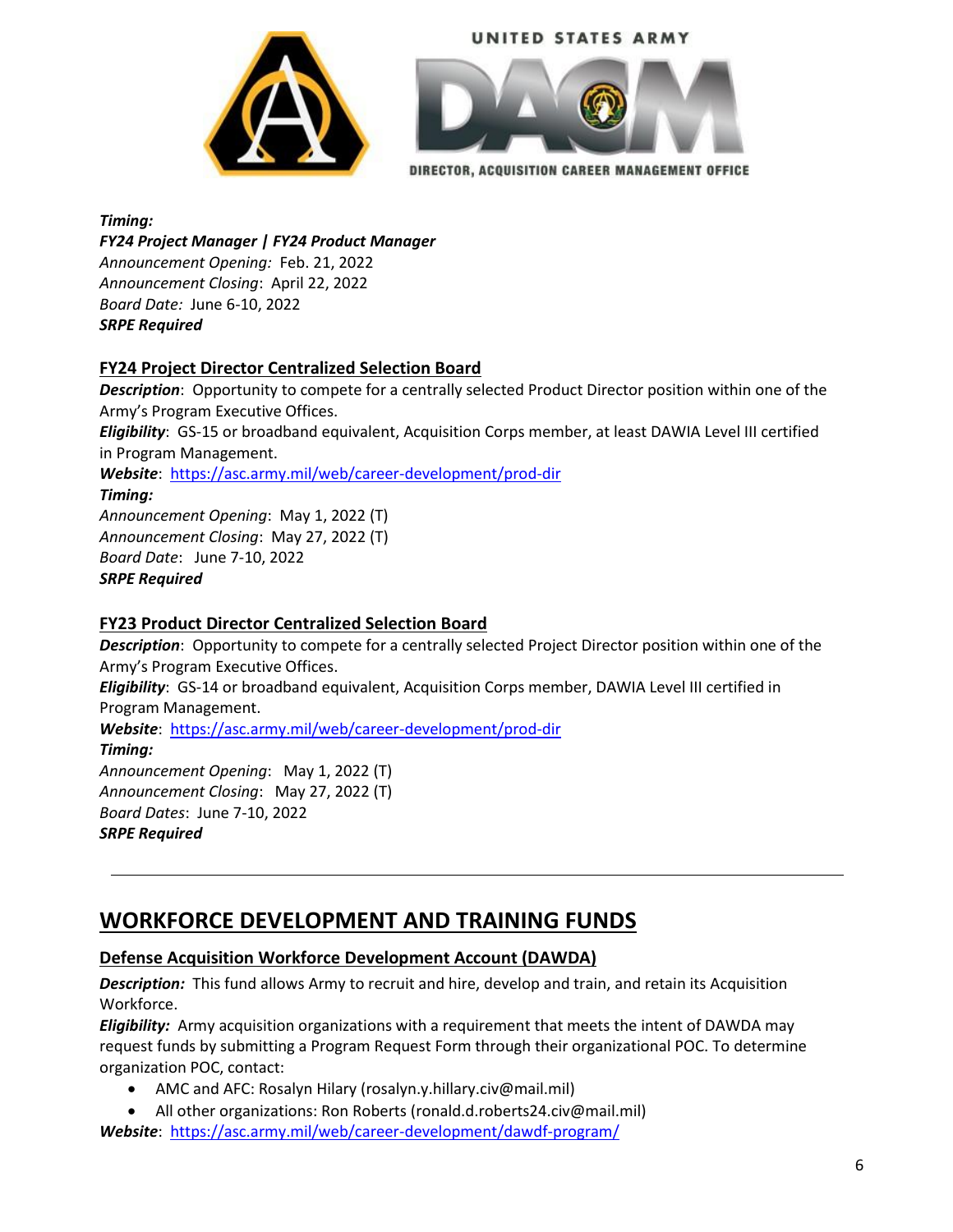





DIRECTOR, ACQUISITION CAREER MANAGEMENT OFFICE

#### *Timing:*

*FY22 Program Start:* Oct. 1, 2021 *Conduct Q1 Execution Review*: January 2021 *Submission Window Opens for following Fiscal Year*: NLT Nov. 30, 2021 *FY21 Submission Window Close Date*: NLT Jan. 31, 2022 *Conduct Mid-Year Execution Review*: April 2022 *Finalize PQM Submission*: May 2022 *Conduct Q3 Execution Review:* July 2022 *Approve and Notify Commands of FY22 Program Request Forms:* September 2022

## <span id="page-6-0"></span>**Defense Acquisition University (DAU)**

*Timing*

*Scheduling Data Call:* None planned due to COVID-19 and Back-to-Basics *Course Schedule Released:* FY23 currently projected to release in two parts; 1st and 2nd quarter in July 2022 and 3rd and 4th quarters in January 2023

# <span id="page-6-1"></span>**WORKFORCE STRUCTURE**

## <span id="page-6-2"></span>**Winter MAPL Review**

#### *Timing:*

*Command Input:* Oct. 18, 2021 to Nov. 19, 2021 *USAASC Review:* Nov. 22, 2021 to Dec. 17, 2021 *Board Prep:* Dec. 20, 2021 to Jan. 7, 2022 *Board Review:* Jan. 10-14, 2022 *Director, AAC Approval:* Feb. 14-18, 2022 (T) *Field Notification:* Feb. 28, 2022

#### <span id="page-6-3"></span>**Spring MAPL Review**

*Timing: Command Input:* March 1-31, 2022